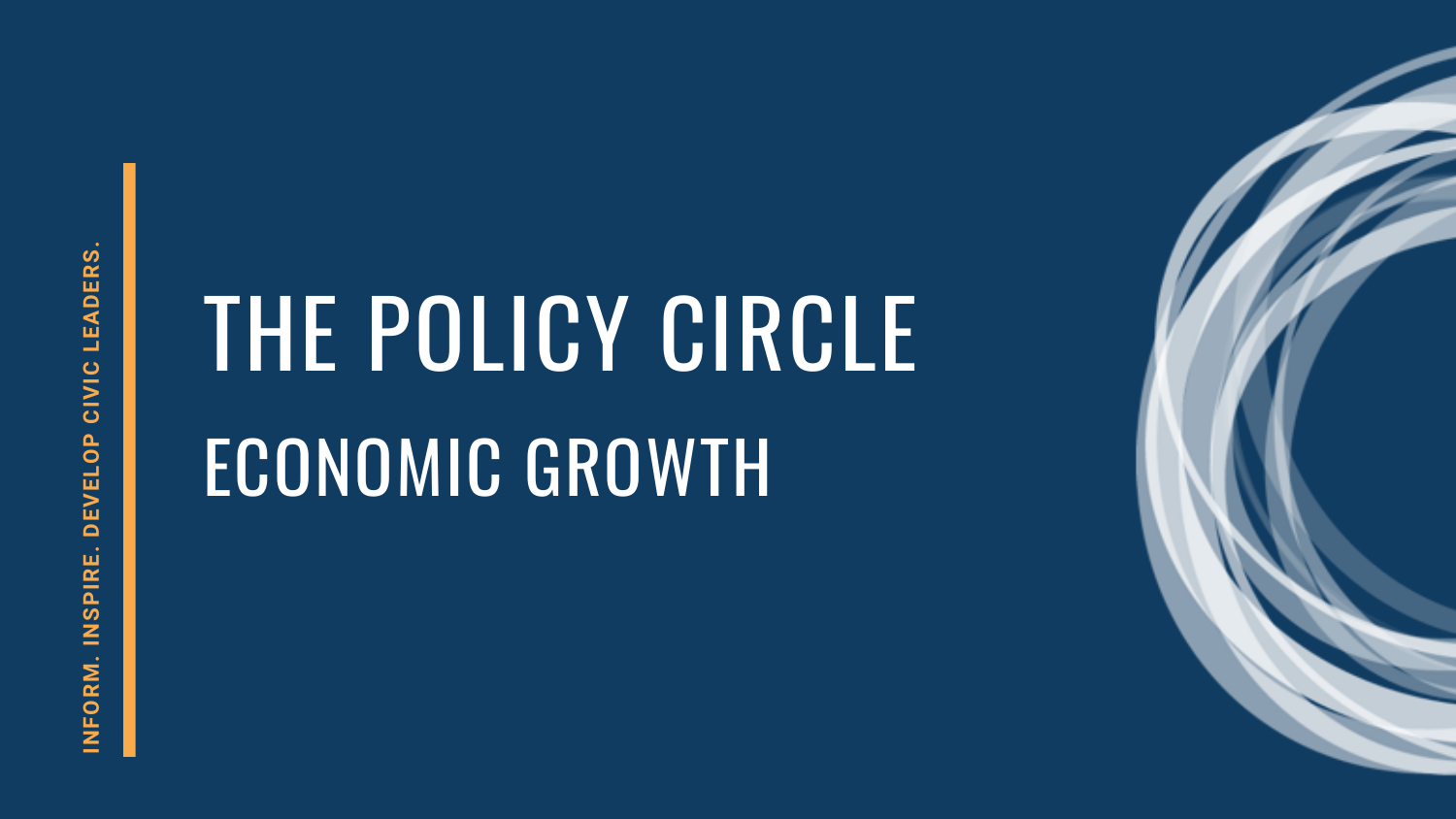### WHAT IS ECONOMIC GROWTH?

ECONOMIC GROWTH GENERALLY REFERS TO GROWTH OF THE GROSS DOMESTIC PRODUCT. GDP IS COMMONLY USED AS A MEASURE OF THE SIZE AND HEALTH OF A NATION'S ECONOMY, BUT CAN SOMETIMES FEEL LIKE A VAGUE AND NEBULOUS TERM ON ITS OWN.

A GROWING ECONOMY IS ALSO RELATED TO A NUMBER OF INDICATORS THAT CAN HIT CLOSER TO HOME: EMPLOYMENT AND THE LABOR FORCE; HOUSEHOLD INCOME, WAGES, AND STANDARDS OF LIVING; ASSETS AND INVESTMENTS; RETIREMENT BENEFITS, SOCIAL SAFETY NET PROGRAMS, AND FINANCIAL SECURITY. ECONOMIC GROWTH AFFECTS WHAT PEOPLE SPEND THEIR MONEY ON, AND HOW MUCH OF IT THEY HAVE TO SPEND, ON A DAILY BASIS.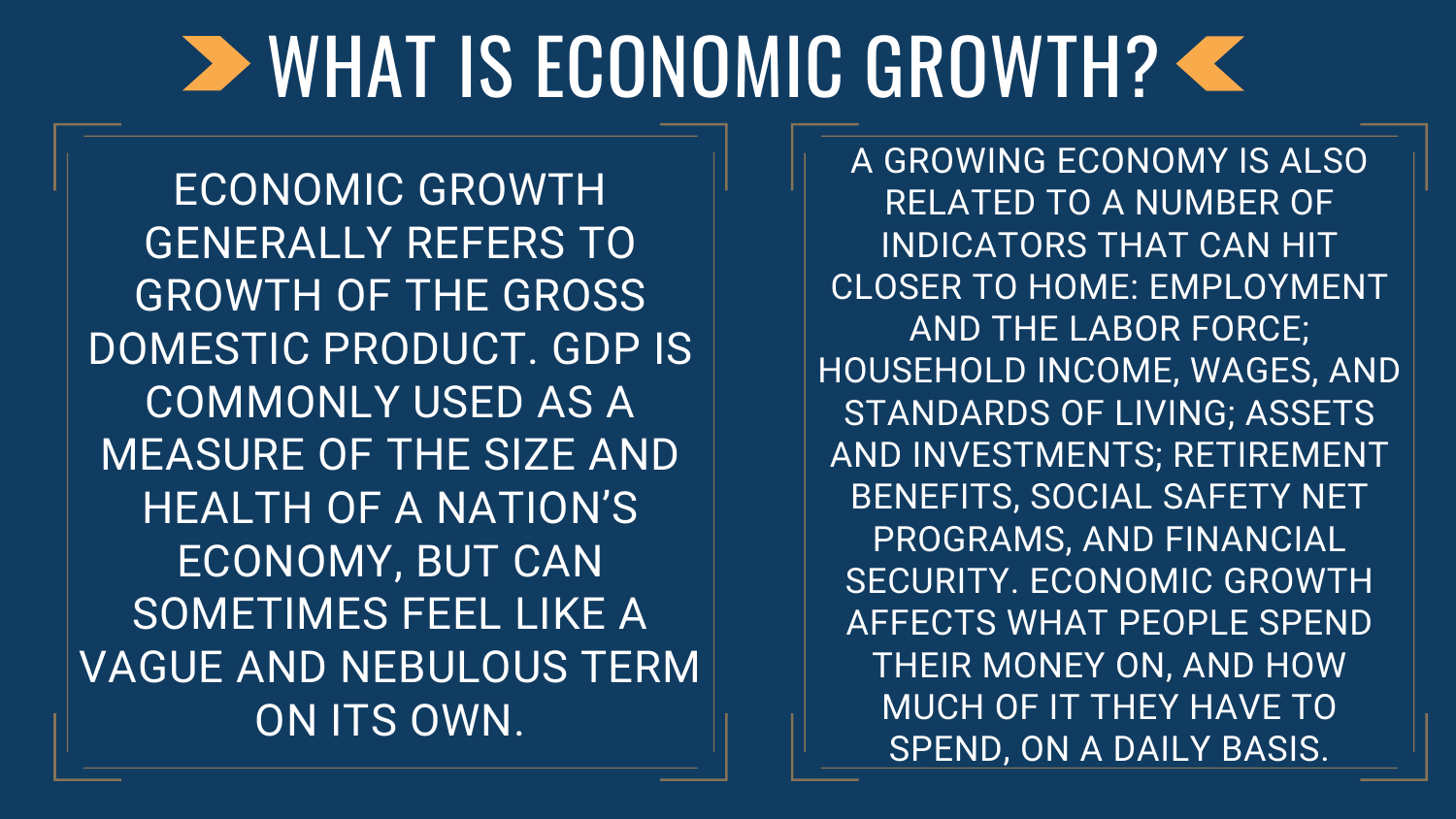# **EXACTS TO KNOW K**

THE ECONOMIC CRISIS PROMPTED BY THE CORONAVIRUS CAUSED AN ECONOMIC CONTRACTION THAT WAS FOUR TIMES WORSE THAN THE GREAT RECESSION. FOR 2020, GDP DECREASED BY 2.5%, THE FIRST ANNUAL DECLINE SINCE THE GREAT RECESSION AND THE BIGGEST DROP SINCE 1946.

IN FY2020, SPENDING IN RESPONSE TO THE CORONAVIRUS PANDEMIC BROUGHT THE FEDERAL DEFICIT TO \$3.13 BILLION, MORE THAN TRIPLE THE 2019 DEFICIT AND MORE THAN DOUBLE THE FY2009 RECORD OF \$1.416.

THE ECONOMIC RECOVERY FROM THE PANDEMIC HAS PROMPTED THE BIGGEST SURGE IN INFLATION IN OVER A DECADE, WITH CONSUMER PRICES RISING 5% BETWEEN MAY 2020 AND MAY 2021.

THE ECONOMIC CRISIS BROUGHT ON BY THE CORONAVIRUS PANDEMIC ENDED THE U.S. STREAK OF ECONOMIC EXPANSION: THE SECOND QUARTER OF 2020 SAW AN ECONOMIC CONTRACTION "MORE THAN THREE TIMES AS SHARP AS THE PREVIOUS RECORD – 10% IN 1958 – AND NEARLY FOUR TIMES THE WORST QUARTER DURING THE GREAT RECESSION." FOR THE WHOLE YEAR OF 2020, GDP DECREASED BY 2.5%, THE FIRST ANNUAL DECLINE SINCE THE GREAT RECESSION AND THE BIGGEST DROP SINCE 1946.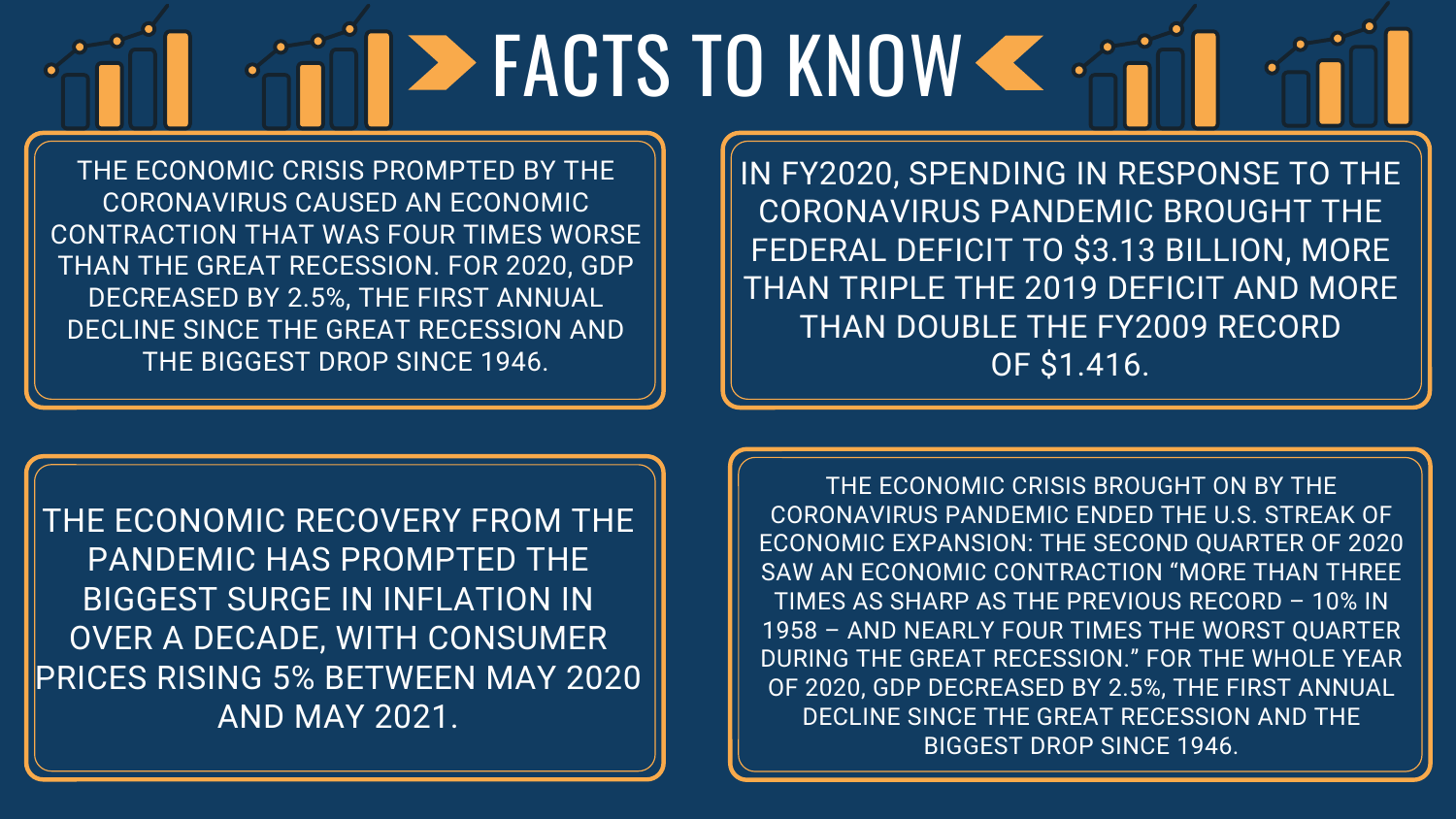THERE IS A "GOVERNMENT SPENDING MULTIPLIER;" WHEN THE GOVERNMENT BUYS \$1 WORTH OF GOODS OR SERVICES, WHOEVER RECEIVES THAT \$1 WILL SPEND SOME OF IT, WHICH LEADS TO AN INCREASE IN GDP. THE MONEY THE GOVERNMENT SPENDS COMES FROM PRIVATE INDIVIDUALS AND ENTERPRISES THROUGH TAXES.

FISCAL POLICY REFERS TO TAX AND SPENDING POLICIES CONTROLLED BY THE PRESIDENT AND CONGRESS. IN GENERAL, FISCAL POLICY PROVIDES FOR PUBLIC NEEDS AND KEEPS THE BOOKS BALANCED, SUCH AS DECISIONS REGARDING TAX REFORM OR THE FEDERAL BUDGET.

## **DE GOVERNMENT INVOLVEMENT << AND AND AND AND ARRIVE STATE OF STATE AND AND AND AND ARRIVE STATE OF STATE AND AND AND AND ARRIVE STATE OF STATE AND AND AND AND AND AND ARRIVE MEDICAL STATE AND AND ARRIVE MEDICAL STATE AND**

MONETARY POLICY IS THE WHEELHOUSE OF THE U.S. CENTRAL BANK, CALLED THE FEDERAL RESERVE, WHICH IS CONSIDERED INDEPENDENT FROM THE EXECUTIVE AND LEGISLATIVE BRANCHES. SUCH ACTIONS INCLUDE BUYING AND SELLING FINANCIAL ASSETS TO ADJUST INTEREST RATES AND INFLUENCE THE SUPPLY OF MONEY IN CIRCULATION.

> SENATE COMMITTEES MAINLY INVOLVED IN GOVERNMENT SPENDING INCLUDE THE COMMITTEE ON FINANCE, THE COMMITTEE ON HEALTH, EDUCATION, LABOR & PENSIONS, THE COMMITTEE ON APPROPRIATIONS. HOUSE COMMITTEES INVOLVED INCLUDE THE COMMITTEE ON WAYS AND MEANS, THE COMMITTEE ON THE BUDGET, AND THE COMMITTEE ON APPROPRIATIONS

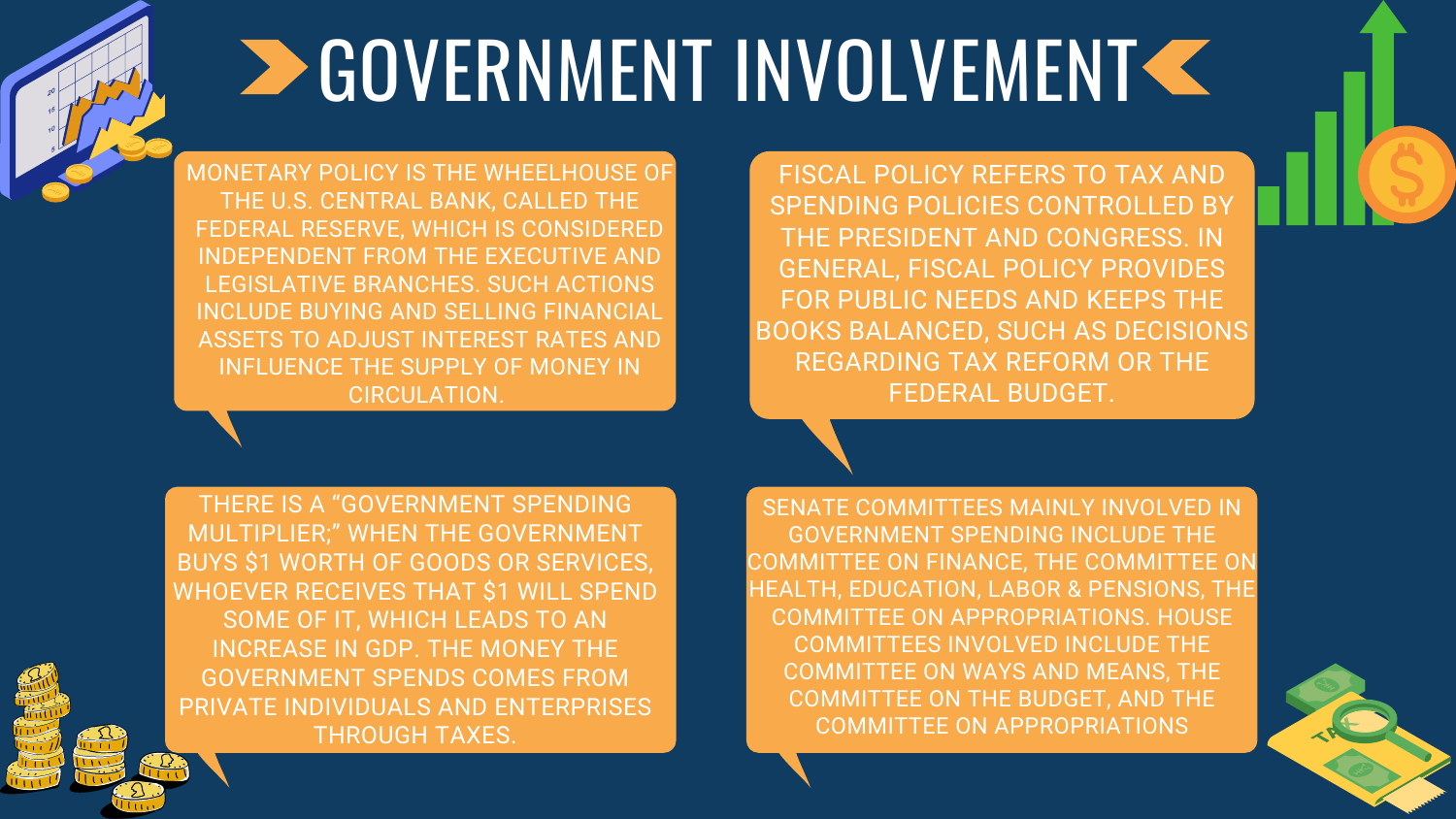## **ERAMING THE ISSUE <<**

THE ROLE OF THE GOVERNMENT IN OUR ECONOMY IS HEAVILY DEBATED, AND TENDS TO FOCUS ON ECONOMIC EQUALITY AND GROWTH. CAN GOVERNMENT DESIGN PROGRAMS TO SOLVE ALL OF OUR SALARY AND ECONOMIC WOES? OR SHOULD GOVERNMENT ONLY STEP IN TO HELP SOLVE PROBLEMS THAT ARISE IN THE QUEST FOR EVERY AMERICAN REACHING HIS/HER AMERICAN DREAM?

EVEN WITH A HIGH UNEMPLOYMENT RATE DUE TO THE CORONAVIRUS PANDEMIC, BUSINESSES ARE STILL STRUGGLING TO HIRE. SOME BUSINESS LEADERS ARE BLAMING EXPANDED UNEMPLOYMENT BENEFITS, WHILE OTHERS ARE ADDING SAFETY CONCERNS ARE ALSO PLAYING A ROLE. FOR WOMEN IN PARTICULAR, WHO LEFT THE LABOR FORCE TO CARE FOR CHILDREN OR WHO LOST JOBS IN SECTORS HIT HARD BY THE PANDEMIC, RETURNING TO THE LABOR FORCE MAY BE DIFFICULT.

THE FEDERAL DEBT AND DEFICIT HAVE IMPACTS ALL AMERICANS CAN FEEL. AS THE NATIONAL DEBT INCREASES, THE LIKELIHOOD THE GOVERNMENT CANNOT PAY A DEBT INCREASES. SOME ECONOMISTS NOTE INVESTORS AREN'T WORRIED ABOUT THE DEBT AND CONTINUE TO BORROW. OTHERS AREGUE THAT DEBTS WE ACCRUE NOW WILL JUST NEED TO BE PAID LATER, LIKELY IN THE FORM OF REDUCED BENEFITS FOR SERVICES SUCH AS SOCIAL SECURITY. HOW GOVERNMENT CAN REIN IN SPENDING WHILE SUPPORTING ECONOMIC GROWTH IN THE COUNTRY REMAINS A KEY QUESTION.



PROPONENTS OF A STRONG GOVERNMENT ROLE IN CREATING ECONOMIC EQUALITY BELIEVE ECONOMIC GROWTH IS NOT AN ACCURATE MEASUREMENT OF OVERALL WELFARE, AND CLAIM POLICIES THAT REDUCE INEQUALITY CAN HELP THE ECONOMY FUNCTION FOR ALL. PROPONENTS OF LESS GOVERNMENT INVOLVEMENT POINT TO UNINTENDED CONSEQUENCES FROM GOVERNMENT POLICIES, SUCH AS REGULATIONS THAT STIFLE BUSINESS AND INNOVATION, AND CLAIM THE MARKET IS THE BEST ORGANIZER OF RESOURCES.

S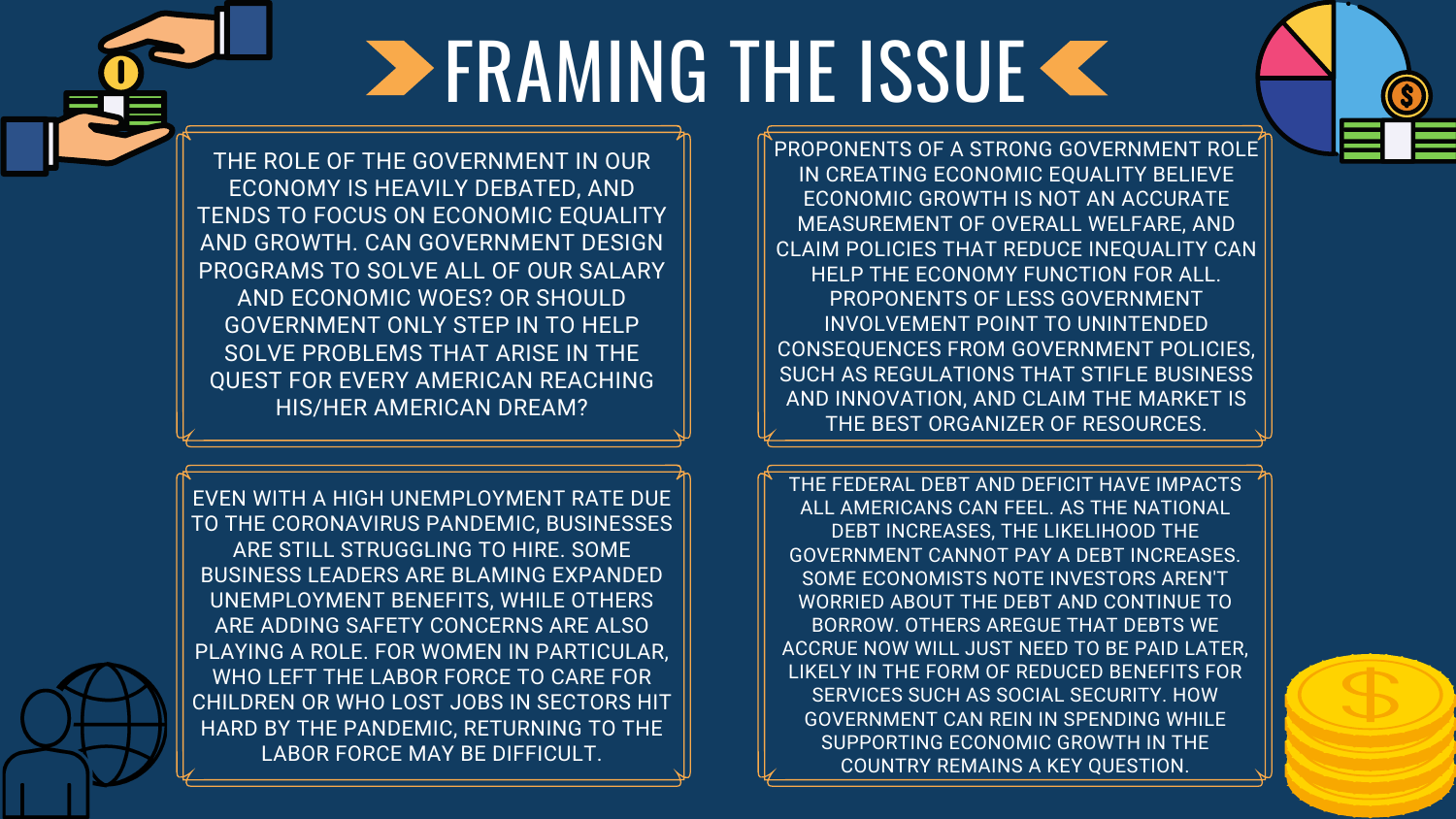### **SOLUTIONS &**

#### **POLICIES THAT PROMOTE THE VALUE OF FREE MARKETS AND CAPITALISM**

THERE IS A TREMENDOUS NETWORK OF THINK TANKS AND RESEARCH ORGANIZATIONS, SUCH AS THE STATE POLICY NETWORK, THAT PROMOTE FREE MARKET IDEAS, POLICIES AND PHILOSOPHY. POLICIES THAT PROMOTE ECONOMIC FREEDOM AND THE RIGHT TO EARN A LIVING, EFFORTS THAT SHINE A SPOTLIGHT ON THE NEGATIVE IMPACT OF EXCESSIVE REGULATION, AND POLICIES THAT OPEN THE DOOR TO QUALITY EDUCATIONAL OPPORTUNITIES ARE THE PATHWAY TO A BETTER FUTURE.

#### **ENTREPRENEURSHIP AND BUSINESS FORMATION**

MANY PEOPLE HAVE IDEAS BUT DON'T KNOW HOW TO TURN THEM INTO ACTION. INCUBATORS AND ACCELERATORS, FOR EXAMPLE, ASSIST ENTREPRENEURS IN THE JOURNEY TOWARD BECOMING SUCCESSFUL COMPANIES. OTHER OPTIONS ARE SUPPORTING EXISTING BUSINESSES AND SOCIAL ENTERPRISES THAT HIRE PEOPLE IN VULNERABLE COMMUNITIES AND THOSE IN NEED OF A SECOND CHANCE.

#### **PEOPLE FOCUSED PROGRAMS**

PEOPLE-FOCUSED PROGRAMS CAN ENCOMPASS PROGRAMS FOR MENTORING OR TRAINING, ASSISTANCE WITH FINDING AND KEEPING HOUSING, DAYCARE AND AFTER-SCHOOL PROGRAMS AND SUPPORTING THE WHOLE PERSON TO PROMOTE SELF-MOTIVATION AND PERSONAL RESPONSIBILITY.